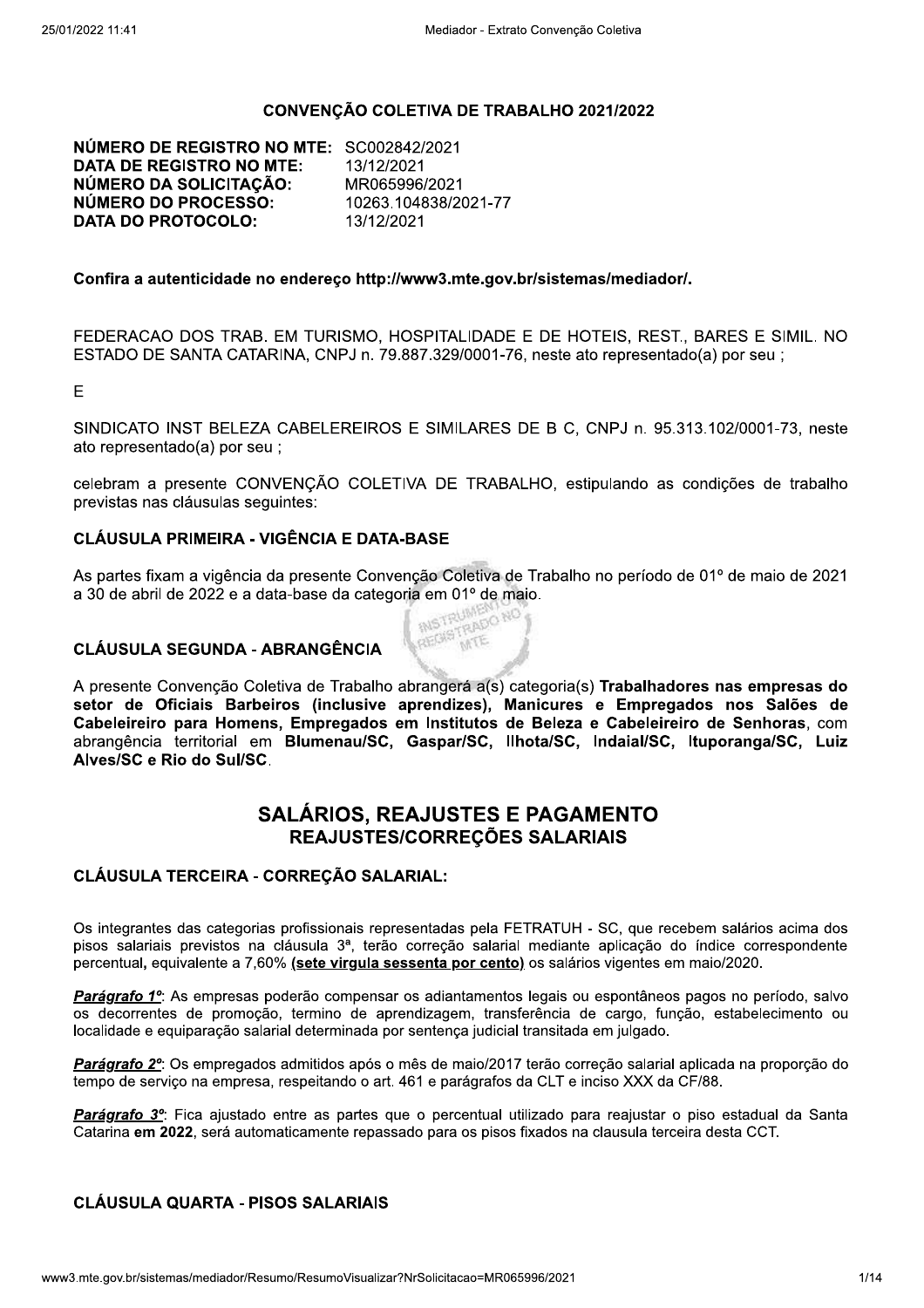A partir de 01 de maio de 2021, ficam estabelecidos os seguintes Pisos Salariais para os integrantes da Categoria Profissional:

| $ 03.1 - CABELEIREIRO (a)$                                            | <b>R\$ 2.087.50</b> |
|-----------------------------------------------------------------------|---------------------|
| 03.2 – MANICURE, PEDICURE, DEPILADORA, RECEPCIONISTA E DEMAIS FUNÇÕES | <b>R\$ 1.744,00</b> |
| 03.3 – NA ÁREA DE MANIPULAÇÃO DE PRODUTOS QUIMICOS, COMO: (TINTURAS)  | <b>R\$ 3.654,00</b> |
| 03.4 – NA FUNÇÃO DE ESTÉTICA COMO (ESTÉTICA CORPORAL e FACIAL)        | <b>R\$ 2.230.00</b> |
| 03.5 - FAXINEIRA/COPEIRA                                              | R\$ 1.531,00        |
| $03.6 - CAIXA$                                                        | <b>R\$ 1.531,00</b> |

#### CLÁUSULA QUINTA - QUITAÇÃO DO IGP-DI/FGV NAS RESCISÕES CONTRATUAIS

As empresas complementarão na rescisão contratual de seus empregados eventuais diferenças do IGP-DI/FGV, acumuladas a partir da última data-base ou data de admissão, até o mês da rescisão contratual, os valores referentes às verbas rescisórias.

### **CLÁUSULA SEXTA - RENEGOCIAÇÃO**

As entidades convenentes poderão renegociar durante a vigência desta Convenção Coletiva de Trabalho, as possíveis perdas salariais, e forma de reajuste do mesmo.

## CLÁUSULA SÉTIMA - HORAS EXTRAORDINÁRIAS

As horas extraordinárias trabalhadas até o limite de 02 (duas) horas diárias, de segunda a sábado, terão acréscimo de 60% (sessenta por cento)

Parágrafo Único: fica proibida a prorrogação da jornada de trabalho do empregado estudante.

## **GRATIFICAÇÕES, ADICIONAIS, AUXÍLIOS E OUTROS OUTROS ADICIONAIS**

### CLÁUSULA OITAVA - REPOUSO REMUNERADO

A cada 6 (seis) dias de trabalho, haverá uma folga (repouso remunerado) que recairá preferencialmente aos domingos.

#### **CLÁUSULA NONA - TRABALHO EM DOMINGOS E FERIADOS**

Os domingos e feriados, quando trabalhados, serão pagos em dobro, sem prejuízo do salário mensal recebido pelo trabalhador.

#### **CLÁUSULA DÉCIMA - DIRIGENTES SINDICAIS FREQUENCIA LIVRE**

Assegura-se a freqüência livre dos dirigentes sindicais nas assembléias, reuniões, cursos e congressos sindicais.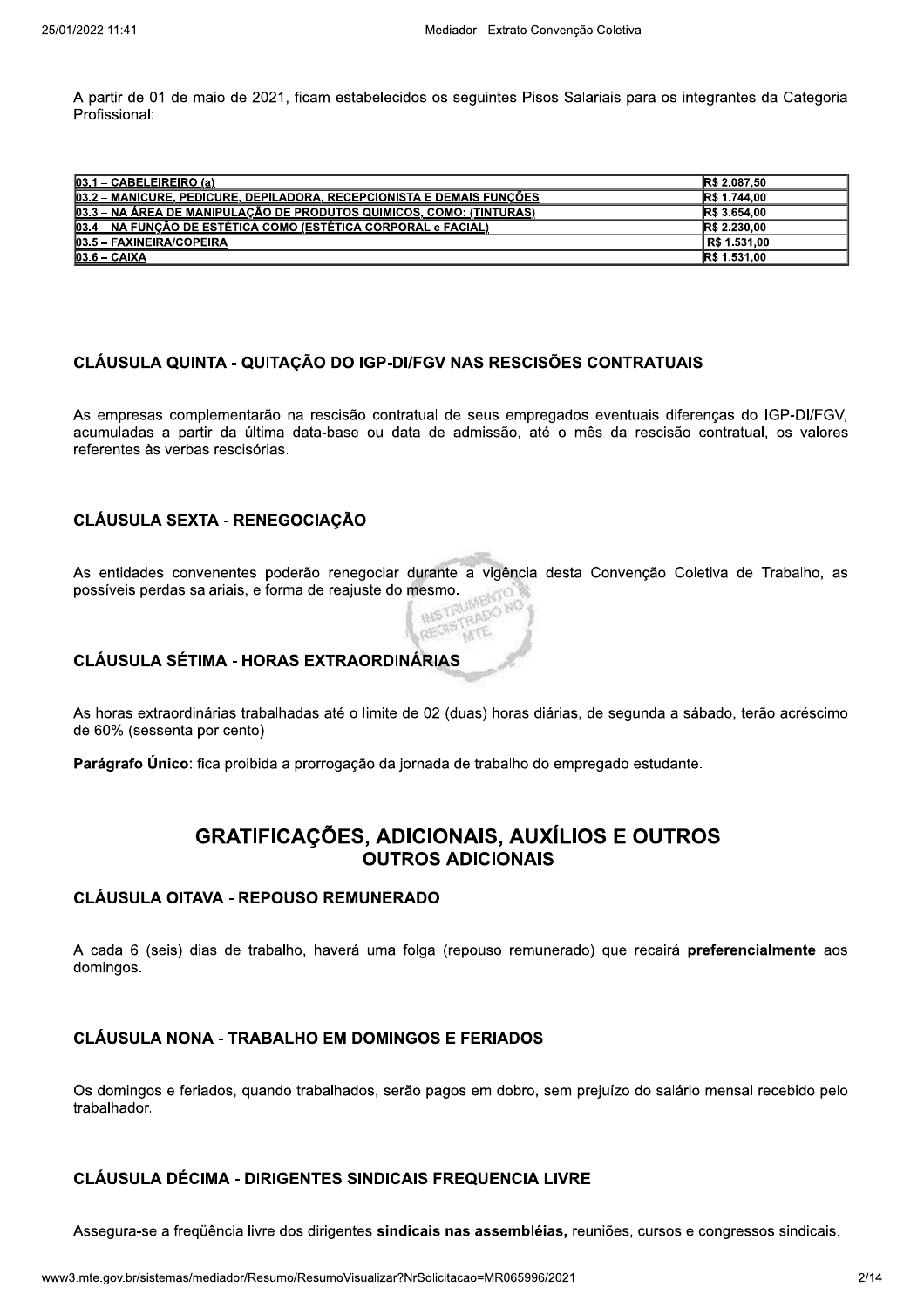#### $\overline{a}$ CLAUSULA DECIMA PRIMEIRA - QUEBRA DE CAIXA

As empresas remunerarao os empregados que exerçam a funçao de E CAIXA<br>
xerçam a função de caixa ou serviços assemelhado<br>
<u>ento)</u> sobre o salário normativo (piso salarial) a título d<br>
CIA DE CAIXA CLÁUSULA DÉCIMA PRIMEIRA - QUEBRA DE CAIXA<br>As empresas remunerarão os empregados que exerçam a função de caixa ou serviços assemelhados com a<br>remuneração mensal de *35% (trinta e cinco por cento)* sobre o salário normativo e <u>35% (trinta e cinco por cento)</u> sobre o salario normativo (piso salarial) a título de quebra de caixa. CLÁUSULA DÉCIMA P<br>As empresas remunerará<br>remuneração mensal de s<br>de caixa.<br>CLÁUSULA DÉCIMA S<br>A conferência de caixa de<br>empregador de assistir a

#### $\mathbf{r}$ CLAUSULA DECIMA SEGUNDA - CONFERENCIA DE CAIXA

remuneração mensal de <u>35% (tri</u><br>de caixa.<br>**CLÁUSULA DÉCIMA SEGUNI**<br>A conferência de caixa deve ser r<br>empregador de assistir a conferêr<br>**CLÁUSULA DÉCIMA TERCEI**I<br>Não pode haver desconto de qua remuneração mensal de <u>35% (trinta e de caixa.</u><br>de caixa.<br>**CLÁUSULA DÉCIMA SEGUNDA - C**<br>A conferência de caixa deve ser realizad<br>empregador de assistir a conferência, fic<br>**CLÁUSULA DÉCIMA TERCEIRA - D**<br>Não pode haver desco eve ser realizada na presença do operador responsavel. Se o empregado for impedido pelo empregador de assistir a conferencia, ficara isento de quaiquer responsabilidade.

#### $\frac{1}{2}$ CLAUSULA DECIMA TERCEIRA - DESCONTO NOS SALARIOS DE CHEQUES SEM FUNDOS

caixa.<br> **ÁUSULA DÉCIMA SEGUNDA - CONFERÊNCIA DE C**<br>
conferência de caixa deve ser realizada na presença do operegador de assistir a conferência, ficará isento de qualque<br> **ÁUSULA DÉCIMA TERCEIRA - DESCONTO NOS SA**<br>
o pode Nao pode naver desconto de qualquer parcela de salario do empregado correspondente a cheque nao compensado A conterência de caixa deve ser realizada empregador de assistir a conferência, ficara<br> **CLÁUSULA DÉCIMA TERCEIRA - DES<br>
Não pode haver desconto de qualquer para<br>
cu sem fundos.<br>
CLÁUSULA DÉCIMA QUARTA - FÉRIA<br>
O empregado** ixa deve ser realizada na presença do operadoristir a conferência, ficará isento de qualquer re<br>**MA TERCEIRA - DESCONTO NOS SALÁ<br>sconto de qualquer parcela de salário do emp<br>MA QUARTA - FÉRIAS PROPORCIONAI<br>rescindir espont** ença do operador responsável. Se o empregade qualquer responsabilidade.<br> **O NOS SALÁRIOS DE CHEQUES SEM I**<br>
salário do empregado correspondente a cheo<br> **O PORCIONAIS** responsável. Se o empregado for impedido pelo<br>onsabilidade.<br>**OS DE CHEQUES SEM FUNDOS**<br>ado correspondente a cheque não compensado<br>ilho, antes de completar 1(um) ano de serviço, ou sem fundos.

#### $\frac{1}{2}$ CLAUSULA DECIMA QUARTA - FERIAS PROPORCIONAIS

O empregado que rescindir espontaneamente seu contrato de trabalho, antes de Não pode haver desconto de qualquer parce<br>ou sem fundos.<br>**CLÁUSULA DÉCIMA QUARTA - FÉRIAS**<br>O empregado que rescindir espontaneamen<br>será pago férias proporcionais na mesma pro<br>**CLÁUSULA DÉCIMA QUINTA - INÍCIO D**<br>O início da de qualquer parcela de salário do empregado compregado do equalquer parcela de salário do empregado compregado com<br>
UARTA - FÉRIAS PROPORCIONAIS<br>
ir espontaneamente seu contrato de trabalho, a<br>
nais na mesma proporção do d empregado correspondente a cheque não com<br> **NAIS**<br>
de trabalho, antes de completar 1(um) ano de<br>
no terceiro salário, ou seja 01/12 ao mês.<br> **DE GOZO DAS FÉRIAS**<br>
coincidir com sábado, domingo, feriados ou ou sem fundos.<br>CLÁUSULA DÉCIMA QUARTA - FÉRIAS PROPORCIONAIS<br>O empregado que rescindir espontaneamente seu contrato de trabalho, antes de completar 1(um) ano de serviço,<br>será pago férias proporcionais na mesma proporção do o decimo terceiro salario, ou seja 01/12 ao mes. FÉRIAS PROPORCIONAIS<br>aneamente seu contrato de trabalho, antes de completa<br>esma proporção do décimo terceiro salário, ou seja 01/1:<br>INÍCIO DO PERÍODO DE GOZO DAS FÉRIAS<br>ndividuais, não poderá coincidir com sábado, doming

#### $\overline{a}$ ,-LAUSULA DECIMA QUINTA - INICIO DO PERIODO DE GOZO DAS FERIAS

ividuais, nao podera coincidir com sabado, domingo, feriados ou dia de compensação de repouso semanal.

**Paragrafo Primeiro** – o empregado estudante, menor de 18 (dezoito) anos, tera dil

O empregado que rescindir<br>será pago férias proporciona<br>**CLÁUSULA DÉCIMA QU**<br>O início das férias coletiv<br>compensação de repouso se<br>**Parágrafo Primeiro** – o em<br>com as férias escolares.<br>**Parágrafo Segundo** – quar<br>ambos de for O empregado que rescindir espontaneamer<br>será pago férias proporcionais na mesma pr<br>**CLÁUSULA DÉCIMA QUINTA - INÍCIO I**<br>O início das férias coletivas ou individua<br>compensação de repouso semanal.<br>**Parágrafo Primeiro** – o emp amente seu contrato de trabalho, antes de com<br>ma proporção do décimo terceiro salário, ou seja (<br>CIO DO PERÍODO DE GOZO DAS FÉRIAS<br>viduais, não poderá coincidir com sábado, do<br>studante, menor de 18 (dezoito) anos, terá dir eu contrato de trabalho, antes de completar<br>ção do décimo terceiro salário, ou seja 01/12<br>PERÍODO DE GOZO DAS FÉRIAS<br>não poderá coincidir com sábado, doming<br>menor de 18 (dezoito) anos, terá direito a faz<br>trabalharem na mes serà pago terias proporcionais na mesma proporção do decimo terceiro salârio, ou seja 01/12 ao mês.<br> **CLÁUSULA DÉCIMA QUINTA - INÍCIO DO PERÍODO DE GOZO DAS FÉRIAS**<br>
O início das férias coletivas ou individuais, não poderá **AS FÉRIAS**<br>
In sábado, domingo, feriados ou dia de<br>
2005, terá direito a fazer coincidir suas férias<br>
empresa deverá esta conceder as férias a CLÁUSULA DÉCIMA QUINTA - INÍCIO DO PERÍODO DE GOZO DAS FÉRIAS<br>O início das férias coletivas ou individuais, não poderá coincidir com sábado, domingo, feriados ou dia de<br>compensação de repouso semanal.<br>Parágrafo Primeiro – o marido e muiner trabainarem na mesma empresa devera esta conceder as ferias a m sábado, domingo, feriados ou dia de<br>
1008, terá direito a fazer coincidir suas férias<br>
empresa deverá esta conceder as férias a<br>
102, as férias a<br>
103, correspondente a 1/3 (um terço) da ambos de forma conjunta.

#### $\overline{a}$ CLAUSULA DECIMA SEXTA - GRATIFICAÇÃO DE FERIAS

O início das férias coletivas ou indiv<br>compensação de repouso semanal.<br>**Parágrafo Primeiro** – o empregado es<br>com as férias escolares.<br>**Parágrafo Segundo** – quando marido<br>ambos de forma conjunta.<br>**CLÁUSULA DÉCIMA SEXTA - GR** o gozo de ferias o empregado fara jus a uma remuneração correspondente a 1/3 (um terço) da sua remuneração. A partir do quarto período de ferias a ser gozado o adicional sera de ½ (um melo).

Parágrafo Segundo – quand<br>
ambos de forma conjunta.<br>
CLÁUSULA DÉCIMA SEXT<br>
Por ocasião do gozo de féria<br>
sua remuneração. A partir d<br>
Parágrafo Único – O paga<br>
Na oportunidade da rescis<br>
gratificação também na mes<br>
CLÁUSUL her trabalharem na mesma empresa deverá esta concectrica de trata de la concectrica de AGÃO DE FÉRIAS<br>
o fará jus a uma remuneração correspondente a 1/3 (<br>
do de férias a ser gozado o adicional será de ½ (um n<br>
ificação se marem na meema empresa asvera esta senses<br>
DE FÉRIAS<br>
Is a uma remuneração correspondente a 1/3<br>
rias a ser gozado o adicional será de 1/2 (um r<br>
será efetuado quando a concessão das féri<br>
o do pagamento de férias proporci Paragraro Unico – O pagamento da gratificação sera efetuado quando a concessão das ferias regulares. **SEXTA - GRATIFICAÇÃO DE FÉRIAS**<br>de férias o empregado fará jus a uma remune<br>partir do quarto período de férias a ser gozado<br>) pagamento da gratificação será efetuado c<br>rescisão contratual, quando do pagament<br>na mesma prop FÉRIAS<br>
uma remuneração correspondente a 1/3 (um ter<br>
a ser gozado o adicional será de ½ (um meio).<br>
rá efetuado quando a concessão das férias regio<br>
pagamento de férias proporcionais, será p<br>
pela parte do empregador, a l lva oportunidade da rescisão contratual, quando do pagamento de ÁUSULA DÉCIMA SEXTA - GRATIFICAÇÃO DE F<br>
r ocasião do gozo de férias o empregado fará jus a i<br>
a remuneração. A partir do quarto período de férias a<br>
rágrafo Único – O pagamento da gratificação sera<br>
oportunidade da rescis CLÁUSULA DÉCIMA SEXTA - GRATIFICAÇÃO DE FÉRIAS<br>
Por ocasião do gozo de férias o empregado fará jus a uma remuneração correspondente a 1/3 (um terço) da<br>
sua remuneração. A partir do quarto período de férias a ser gozado o gratificação também na mesma proporção das férias.

#### $\overline{a}$ CLAUSULA DECIMA SETIMA - AVISO PREVIO

**- AVISO PRÉVIO**<br>nissão sem justa causa pela parte do empr<br>ResumoVisualizar?NrSolicitacao=MR065996/2021 Na oportunidade da rescisao c<br>gratificação também na mesma p<br>**CLÁUSULA DÉCIMA SÉTIMA - .**<br>Fica estabelecido no caso de demis<br>de 2011. .<br>www3.mte.gov.br/sistemas/mediador/Resumo/Re Na oportunidade da rescisao contratua<br>gratificação também na mesma proporçã<br>**CLÁUSULA DÉCIMA SÉTIMA - AVISO**<br>Fica estabelecido no caso de demissão sen<br>de 2011. .<br>3.mte.gov.br/sistemas/mediador/Resumo/ResumoVisu e demissão sem justa causa pela parte do empregador, a lei nº 12.506 de 11 de outubro cisao contratual, quando do pagamento<br>esma proporção das férias.<br>**FIMA - AVISO PRÉVIO**<br>e demissão sem justa causa pela parte do er<br><sup>esumo/ResumoVisualizar?NrSolicitacao=MR065996/20</sup> de 2011. .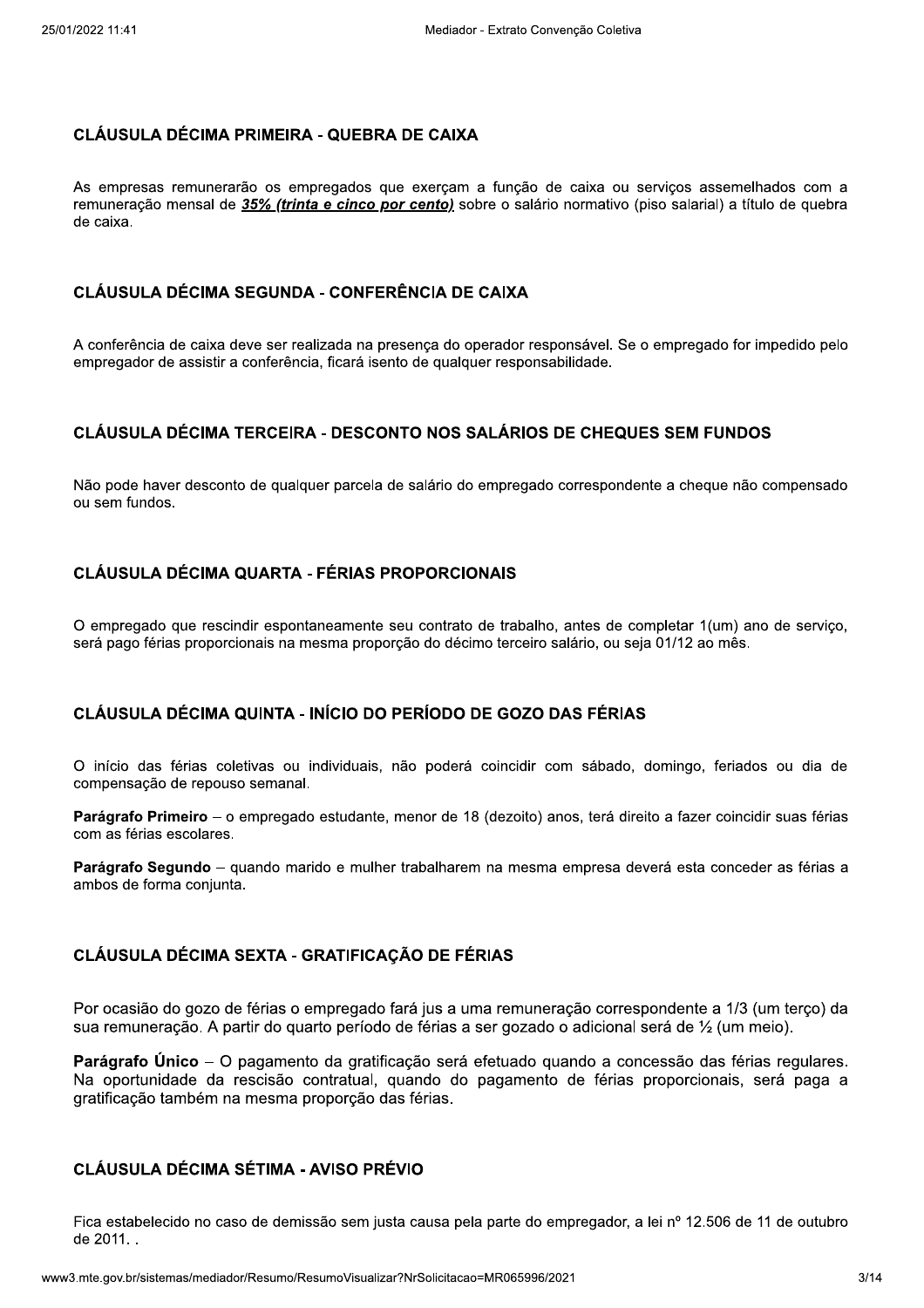#### **CLÁUSULA DÉCIMA OITAVA - DISPENSA DO AVISO PRÉVIO**

Fica o empregado dispensado do cumprimento do aviso prévio, no caso de obter novo servico antes do término do referido aviso, devendo a empresa anotar dispensa, por escrito, no verso do mesmo, sendo que o prazo do pagamento será de 1 (um) dia.

Parágrafo 1º: O empregado que pedir demissão e apresentar carta de novo emprego, não terá o desconto do aviso prévio.

#### **CLÁUSULA DÉCIMA NONA - AVISO PRÉVIO INDENIZADO**

No período de demissão com indenização do aviso prévio, os dias correspondentes integrar-se-ão para todos os efeitos legais.

#### **CLÁUSULA VIGÉSIMA - DISPENSA DE EMPREGADO**

O empregado despedido será informado por escrito dos motivos da dispensa.

### CLÁUSULA VIGÉSIMA PRIMEIRA - DA CONTRATAÇÃO DE MÃO - DE - OBRA

No âmbito da categoria econômica representada pelo SINDICATO DOS INSTITUTOS DE BELEZA CABELEIREIROS E SIMILARES DE BALNEÁRIO CAMBORIÚ, dentro da base territorial do mesmo, não haverá contratação de mão-de-obra, através de Cooperativas de Trabalho.

#### **CLÁUSULA VIGÉSIMA SEGUNDA - ESTABILIDADE DA GESTANTE**

Fica vedada a dispensa da gestante, desde a concepção até 30 (trinta) dias após o término do benefício previdenciário.

### CLÁUSULA VIGÉSIMA TERCEIRA - GARANTIA DE SALÁRIO NO PERÍODO DE AMAMENTAÇÃO

É garantido as mulheres, no período de amamentação, o recebimento do salário sem prestação de serviços, quando o empregado não cumprir as determinações dos ss 1 e 2 do art. 389 da CLT.

### **CLÁUSULA VIGÉSIMA QUARTA - ESTABILIDADE NA PRÉ - APOSENTADORIA**

Será garantido o emprego o salário ao trabalhador, durante os 48 meses, imediatamente anteriores a sua aposentadoria.

### **CLÁUSULA VIGÉSIMA QUINTA - ALISTAMENTO MILITAR**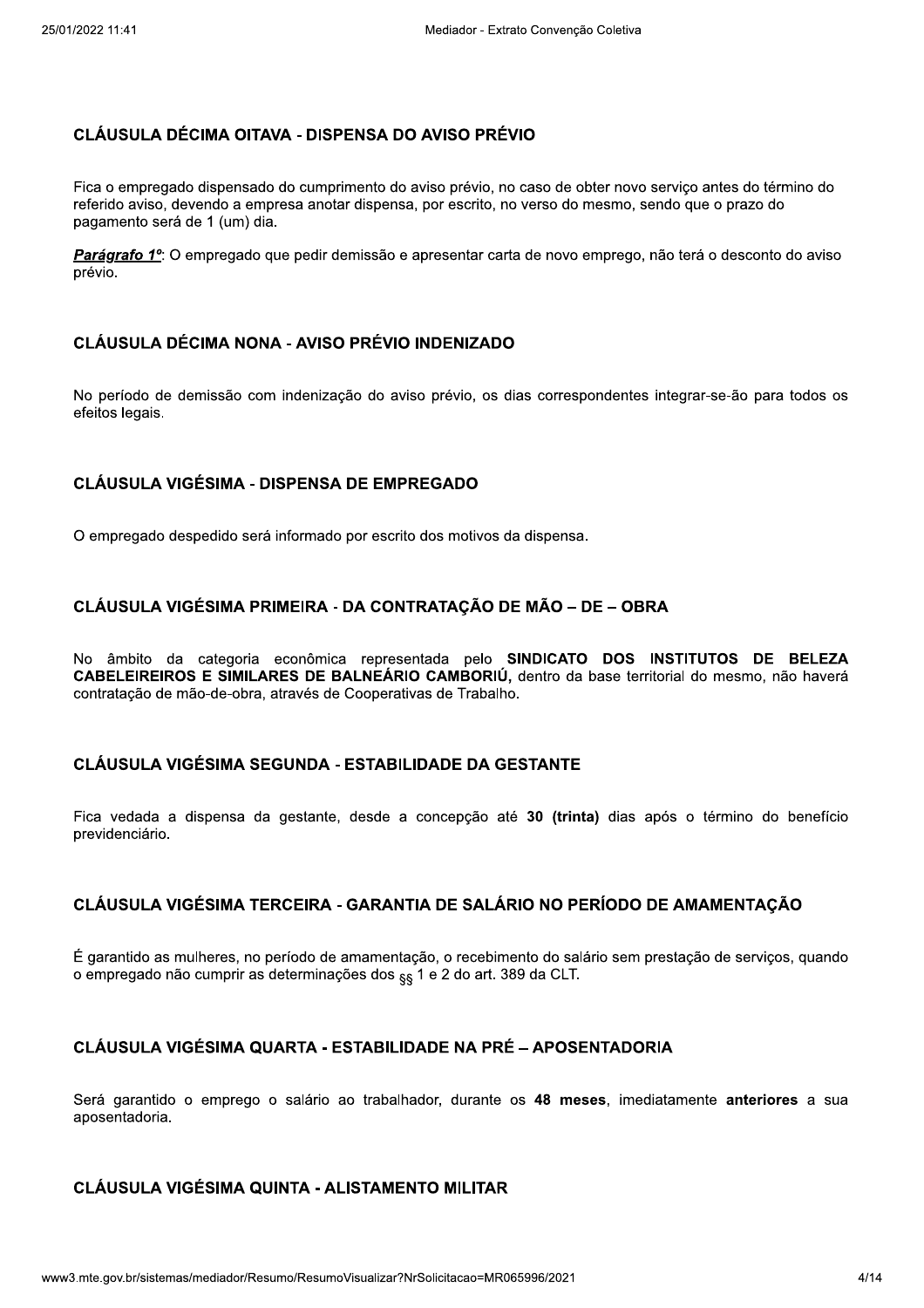A partir do conhecimento pelo empregado, de seu alistamento ao servico militar, terá o mesmo estabilidade no 25/01/2022 11:41<br>
A partir do conhecimento pelo empregado<br>
emprego até **90 (noventa)** dias após a dispo<br> **CLÁUSULA VIGÉSIMA SEXTA - ABON**<br>
Será abonada as faltas do empregado estu emprego até 90 (noventa) dias após a dispensa ou baixa.

#### CLÁUSULA VIGÉSIMA SEXTA - ABONO DE FALTA AO EMPREGADO ESTUDANTE E VESTIBULANDO

Será abonada as faltas do empregado estudante e vestibulandos nos horários de exames regulares ou vestibulares. quando coincidirem com o horário de trabalho para realização das provas. emprego até 90 (noventa) dias ape<br>
CLÁUSULA VIGÉSIMA SEXTA<br>
Será abonada as faltas do empreg<br>
quando coincidirem com o horário<br>
CLÁUSULA VIGÉSIMA SÉTIMA<br>
No caso de necessidade de cons<br>
mediante comprovação médica, a l emprego até 90 (noventa) dias após a disp<br>
CLÁUSULA VIGÉSIMA SEXTA - ABOI<br>
Será abonada as faltas do empregado estu<br>
quando coincidirem com o horário de traba<br>
CLÁUSULA VIGÉSIMA SÉTIMA - ABC<br>
No caso de necessidade de cons

#### CLÁUSULA VIGÉSIMA SÉTIMA - ABONO DE FALTA A MÃE TRABALHADORA

Será abonada as faltas do<br>quando coincidirem com o<br>**CLÁUSULA VIGÉSIMA**<br>No caso de necessidade<br>mediante comprovação me<br>**CLÁUSULA VIGÉSIMA**<br>Os atestados médicos e Será abonada as faltas do empregado<br>quando coincidirem com o horário de t<br>**CLÁUSULA VIGÉSIMA SÉTIMA - /**<br>No caso de necessidade de consulta<br>mediante comprovação médica, a mãe<br>**CLÁUSULA VIGÉSIMA OITAVA - /**<br>Os atestados méd ade de consulta médica e filho (a) até 14 anos de idade ou inválido com qualquer idade. onada as faltas do empregado estudante e vicoincidirem com o horário de trabalho para re<br> **SULA VIGÉSIMA SÉTIMA - ABONO DE F<br>
SULA VIGÉSIMA SÉTIMA - ABONO DE F<br>
SULA VIGÉSIMA OITAVA - ATESTADOS I<br>
SULA VIGÉSIMA OITAVA - AT** s do empregado estudante e vestibulandos nos horár<br>im o horário de trabalho para realização das provas.<br>**MA SÉTIMA - ABONO DE FALTA A MÃE TRAB.**<br>ade de consulta médica e filho (a) até 14 anos de<br>o médica, a mãe empregada t rários de exames regulares ou vestibulares,<br>s.<br>**BALHADORA**<br>de idade ou inválido com qualquer idade,<br>a e remunerada.<br>**NTOLÓGICOS** mediante comprovação médica, a mãe empregada terá sua falta abonada e remunerada.

#### CLÁUSULA VIGÉSIMA OITAVA - ATESTADOS MÉDICOS E ODONTOLÓGICOS

quando coincidirem com o horári<br>
CLÁUSULA VIGÉSIMA SÉTII<br>
No caso de necessidade de co<br>
mediante comprovação médica,<br>
CLÁUSULA VIGÉSIMA OITA<br>
Os atestados médicos e odon<br>
profissional, serão aceitos pelas o coincidirem com o horário de trabalho para<br>
ISULA VIGÉSIMA SÉTIMA - ABONO DE<br>
so de necessidade de consulta médica e fi<br>
nte comprovação médica, a mãe empregada<br>
ISULA VIGÉSIMA OITAVA - ATESTADOS<br>
estados médicos e odont Os atestados médicos e odontológicos fornecidos pôr profissionais do INSS, particularidades ou do sindio No caso de necessidade de consulta mé<br>
mediante comprovação médica, a mãe em<br> **CLÁUSULA VIGÉSIMA OITAVA - ATE:**<br>
Os atestados médicos e odontológicos<br>
profissional, serão aceitos pelas empresas<br> **CLÁUSULA VIGÉSIMA NONA - T** ecessidade de consulta médica e filho (a) até 14 ano<br>
rovação médica, a mãe empregada terá sua falta abon<br> **'IGÉSIMA OITAVA - ATESTADOS MÉDICOS E OD<br>
médicos e odontológicos fornecidos pôr profissionai<br>
rão aceitos pelas e** 4 anos de idade ou inválido com qualquer<br>abonada e remunerada.<br>E ODONTOLÓGICOS<br>iionais do INSS, particularidades ou do sir<br>NTADOS, DOENTES E PARTICULARES<br>pregado, com urgência e segurança, para

#### CLÁUSULA VIGÉSIMA NONA - TRANSPORTE DE ACIDENTADOS, DOENTES E PARTICULARES

No caso de necessidade de consulta medica e filho (a) até 14 anos de idade ou invalido com qualquer idade,<br>
mediante comprovação médica, a mãe empregada terá sua falta abonada e remunerada.<br> **CLÁUSULA VIGÉSIMA OITAVA - ATE** Obriga-se o empregador a providenciar o transporte do empregado nédicos e odontológicos fornecidos por pro<br>ão aceitos pelas empresas.<br>GÉSIMA NONA - TRANSPORTE DE ACI<br>npregador a providenciar o transporte do<br>caso de acidente, mal súbito ou parto,<br>sste.<br>RIGÉSIMA - INTERVALO PARA LANCHE Us atestados medicos e odontológicos tornecidos por profissionais do INSS, particularidades ou do sindicato profissional, serão aceitos pelas empresas.<br>
CLÁUSULA VIGÉSIMA NONA - TRANSPORTE DE ACIDENTADOS, DOENTES E PARTICU profissional, serão aceitos pelas empres<br> **CLÁUSULA VIGÉSIMA NONA - TRA**<br>
Obriga-se o empregador a providenc<br>
apropriado, em caso de acidente, m<br>
conseqüência deste.<br> **CLÁUSULA TRIGÉSIMA - INTERVA**<br>
Os intervalos para lanc sional, serão aceitos pelas empresas.<br> **ISULA VIGÉSIMA NONA - TRANSPORT**<br> **ISULA VIGÉSIMA NONA - TRANSPORT**<br>
<sup>1-Se</sup> o empregador a providenciar o trans<br>
riado, em caso de acidente, mal súbito quência deste.<br> **ISULA TRIGÉSI** ente, mal súbito ou parto, desde **DE ACIDENTADOS, DOENTES E PARTION**<br>
orte do empregado, com urgência e segu<br>
parto, desde que ocorram no horário de<br> **ANCHES**<br>
erão computados como tempo de serviço na CLÁUSULA VIGÉSIMA NONA - TRANSPORTE DE ACIDENTADOS, DOENTES E PARTICULARES<br>
Obriga-se o empregador a providenciar o transporte do empregado, com urgência e segurança, para local<br>
apropriado, em caso de acidente, mal súbito consegüência deste.

#### CLÁUSULA TRIGÉSIMA - INTERVALO PARA LANCHES

apropriado, em caso de acidente, mal sú<br>conseqüência deste.<br>**CLÁUSULA TRIGÉSIMA - INTERVALO F**<br>Os intervalos para lanche de 15(quinze) mir<br>empregado.<br>**CLÁUSULA TRIGÉSIMA PRIMEIRA - CC**<br>É obrigatória utilização de cartão po icidente, mal súbito ou parto, desde que ocorra<br>
- INTERVALO PARA LANCHES<br>
e 15(quinze) minutos, serão computados como ten<br>
PRIMEIRA - CONTROLE DO HORÁRIO DE TR.<br>
cartão ponto mecanizado ou livro ponto preenchio o ou parto, desde que ocorram no horári $\blacksquare$ <br> **A LANCHES**<br>
s, serão computados como tempo de serviç<br>
TROLE DO HORÁRIO DE TRABALHO<br>
nizado ou livro ponto preenchido pelo emp e servico na iornada diária do empregado.

#### CLÁUSULA TRIGÉSIMA PRIMEIRA - CONTROLE DO HORÁRIO DE TRABALHO

É obrigatória utilização de cartão ponto mecanizado ou livro ponto preenchido pelo empregado rervalos para lanche de 15(quinze) minutos, serão computades<br>
gado.<br> **ISULA TRIGÉSIMA PRIMEIRA - CONTROLE DO HORÁ**<br>
igatória utilização de cartão ponto mecanizado ou livro pon<br>
ile do horário de trabalho, afim de que possi rão computados como tempo de serviço na j<br>
LE DO HORÁRIO DE TRABALHO<br>
o ou livro ponto preenchido pelo empregado<br>
lite o real pagamento das horas trabalhadas<br>
empresa.<br>
ADO MAIS NOVO NA EMPRESA empregado.<br>
CLÁUSULA TRIGÉSIMA PRIMEIRA - CONTROLE DO HORÁRIO DE TRABALHO<br>
É obrigatória utilização de cartão ponto mecanizado ou livro ponto preenchido pelo empregado, para o efetivo<br>
controle do horário de trabalho, afim o horário de trabalho, afim de que possibilite o real pagamento das horas trabalhadas além da iornada normal, independente do número de empregados na empresa.

### CLÁUSULA TRIGÉSIMA SEGUNDA - EMPREGADO MAIS NOVO NA EMPRESA

controle do horário de traba<br>
normal, independente do nú<br>
CLÁUSULA TRIGÉSIMA<br>
Por ocasião do reajuste sala<br>
ao empregado mais novo n<br>
lei.<br>
CLÁUSULA TRIGÉSIMA o reaiuste salarial e guando da admissão, não poderá o empregado controle do horário de trabalho, afim de que possibilite o real pagamento das horas trabalhadas além da jornada<br>normal, independente do número de empregados na empresa.<br>CLÁUSULA TRIGÉSIMA SEGUNDA - EMPREGADO MAIS NOVO NA E o mais novo na mesma funcão, devendo, neste caso ser efetuada a equiparação salarial na forma da pregados na empresa.<br> **. - EMPREGADO MAIS NOVO NA EMPR**<br>
lo da admissão, não poderá o empregado ma<br>nção, devendo, neste caso ser efetuada a eq<br>
1 - **VALE FARMÁCIA**<br>
DVisualizar?NrSolicitacao=MR065996/2021 lei

### CLÁUSULA TRIGÉSIMA TERCEIRA - VALE FARMÁCIA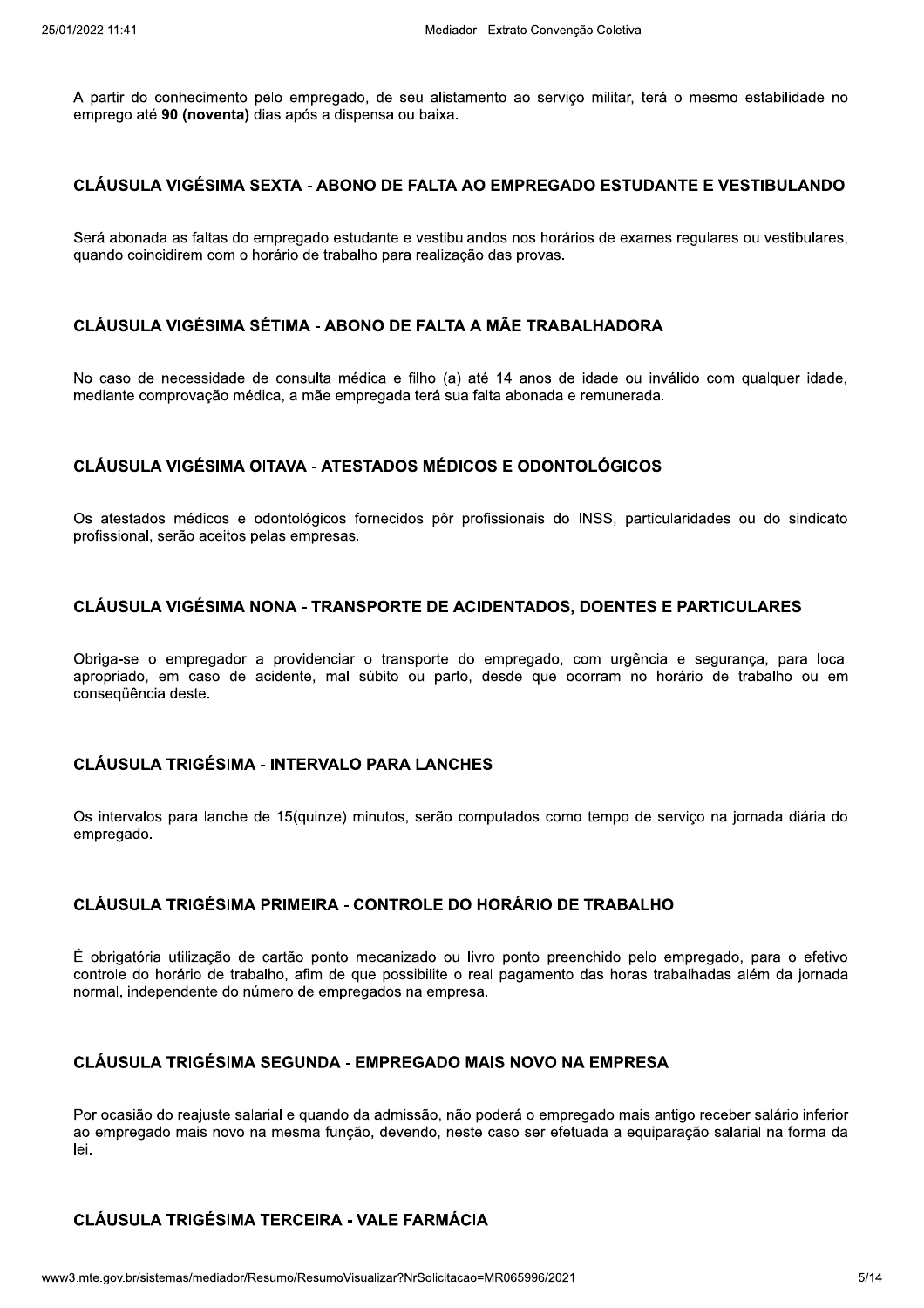A empresa fornecerá vale, para aquisição de remédios, desde que o empregado comprove, por receita médica o preco do produto, não podendo ultrapassar o valor da remuneração mensal do empregado.

## CLÁUSULA TRIGÉSIMA QUARTA - EMPREGADO SUBSTITUTO

Enquanto pendurar a substituição, o empregado substituto fará jus ao salário contratual do empregado substituído.

#### **CLÁUSULA TRIGÉSIMA QUINTA - MORA SALARIAL**

As empresas pagarão 1% (um por cento) ao dia sobre o salário vencido, no caso de mora salarial, após o 5° (quinto) dia útil do mês subsequente ao vencido.

Parágrafo Único – Na hipótese de o 5° (quinto) dia coincidir com dia de sábado, domingo ou feriado, o pagamento do salário deverá ser efetuado obrigatoriamente anterior, e em tempo hábil para o desconto de cheque, se for o caso.

#### CLÁUSULA TRIGÉSIMA SEXTA - DO ATRAZO DO 13º SALÁRIO

As empresas que não efetuarem o pagamento da 1° (primeira) parcela do 13° salário entre os meses de fevereiro e novembro de cada ano, e a 2° (segunda) parcela até do dia 20 de dezembro de cada ano, terão que pagá-los acrescido de multa de 1%(um por cento), por dia de atraso, independentemente da multa prevista pela lei.

### **CLÁUSULA TRIGÉSIMA SÉTIMA - QUINQUENIO**

A cada período de 5 (cinco) ano de trabalho na mesma empresa, contado de sua admissão, terá o empregado o direito ao recebimento adicional em percentual acumulável de 5% (cinco por cento) a título de quinquênio aplicável sobre o salário mensal recebido.

Parágrafo Único: Fará jus a ao güingüênio hora conguistado por esta entidade Sindical, somente os sócios do Sindicato.

### CLÁUSULA TRIGÉSIMA OITAVA - PAGAMENTO DE SALÁRIO

As empresas que não efetuam o pagamento de salários em moeda corrente nacional devem proporcionar aos seus empregados tempo hábil para recebimento, dentro o expediente bancário.

## CLÁUSULA TRIGÉSIMA NONA - 13° SALÁRIO DO COMISSIONISTA

O 13° salário do empregado comissionista será pago com base na maior remuneração percebida durante o ano.

#### **CLÁUSULA QUADRAGÉSIMA - VALE TRANSPORTE**

Fica estabelecido à obrigatoriedade do fornecimento de vale transporte a todos os empregados, sócios da entidade sindical e abrangidos por esta convenção coletiva de trabalho, no seu valor integral.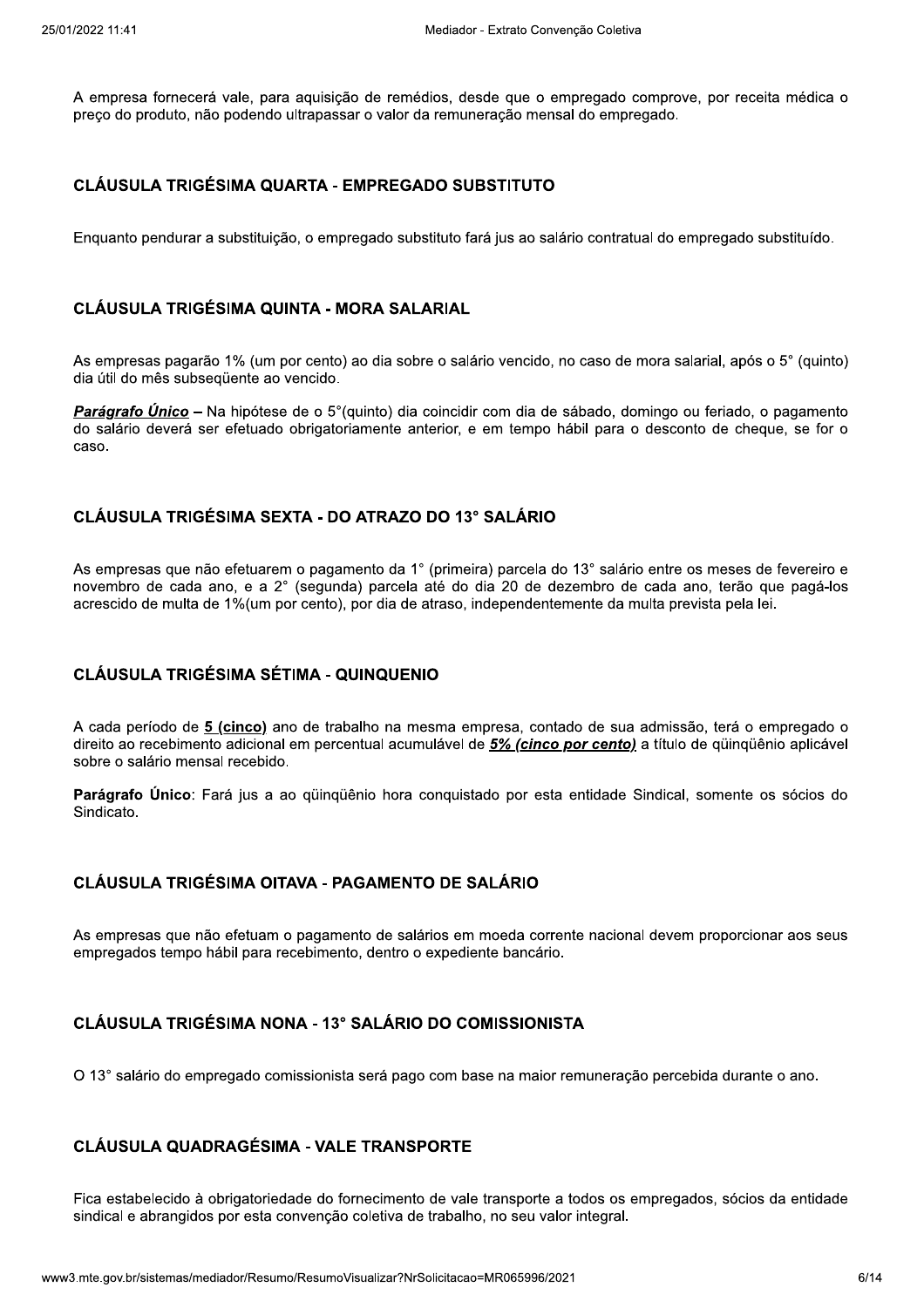### CLÁUSULA QUADRAGÉSIMA PRIMEIRA - SALÁRIO PAGAMENTO AO ANALFABETO

O pagamento de salário ao empregado analfabeto deverá ser efetuado na presenca de 2 testemunhas.

#### **CLÁUSULA QUADRAGÉSIMA SEGUNDA - COMPROVANTE DE PAGAMENTO**

As empresas ficam obrigadas a fornecer cópia seus empregados do envelope mensal de pagamentos ou documento equivalente, contendo, além da identificação da empresa, discriminação de todos os valores pagos e descontados, inclusive para a previdência Social e ao FGTS.

### CLÁUSULA QUADRAGÉSIMA TERCEIRA - ANOTAÇÃO NA CARTEIRA DE TRABALHO E **PREVIDÊNCIA SOCIAL**

As empresas ficam obrigadas a promover a anotação na carteira de trabalho (CTPS) da função efetivamente exercida pelo empregado, de acordo com a classificação brasileira de ocupação (CBO) além de anotar as comissões e gratificações.

Parágrafo Único - A CTPS será obrigatoriamente apresenta, contra recibo, pelo empregado á empresa que o admitir, a qual terá o prazo improrrogável de 48 (quarenta e oito) horas para nela anotar especificamente, a data de admissão, a remuneração e condições especiais se houver, sob pena de pagar uma indenização correspondente à 1 (um) dia de salário, por dia de atraso, pela retenção de sua carteira profissional (CPTS), após o prazo de 48 (quarenta e oito) horas. limitada ao valor de 6 (seis)meses do salário do empregado.

### CLÁUSULA QUADRAGÉSIMA QUARTA - CÓPIA DO CONTRATO DE TRABALHO

O empregador se obriga a entregar a segunda via do contrato de trabalho, ao empregado.

#### CLÁUSULA QUADRAGÉSIMA QUINTA - CONTRATO DE EXPERIÊNCIA - READMITIDO

O empregado que for readmitido até 24(vinte e quatro) meses após a sua demissão ficará vedado e desobrigado de firmar contrato de experiência.

Parágrafo Único - o contrato de experiência fica suspenso a concessão do benefício previdenciário completando-se o tempo nele previsto após a cessação do benefício referido.

#### CLÁUSULA QUADRAGÉSIMA SEXTA - FORNECIMENTO GRATUITO DE UNIFORMES E CALÇADOS

Quando a empresa exigir de seus empregados o uso de uniformes e calçados, estes deverão ser fornecidos gratuitamente.

## CLÁUSULA QUADRAGÉSIMA SÉTIMA - ASSENTO NO LOCAL DE TRABALHO

As empresas manterão assentos para seus empregados nos locais que possam ser utilizados durante as pausas verificadas no servico e em especial, nos intervalos de atendimentos da clientela.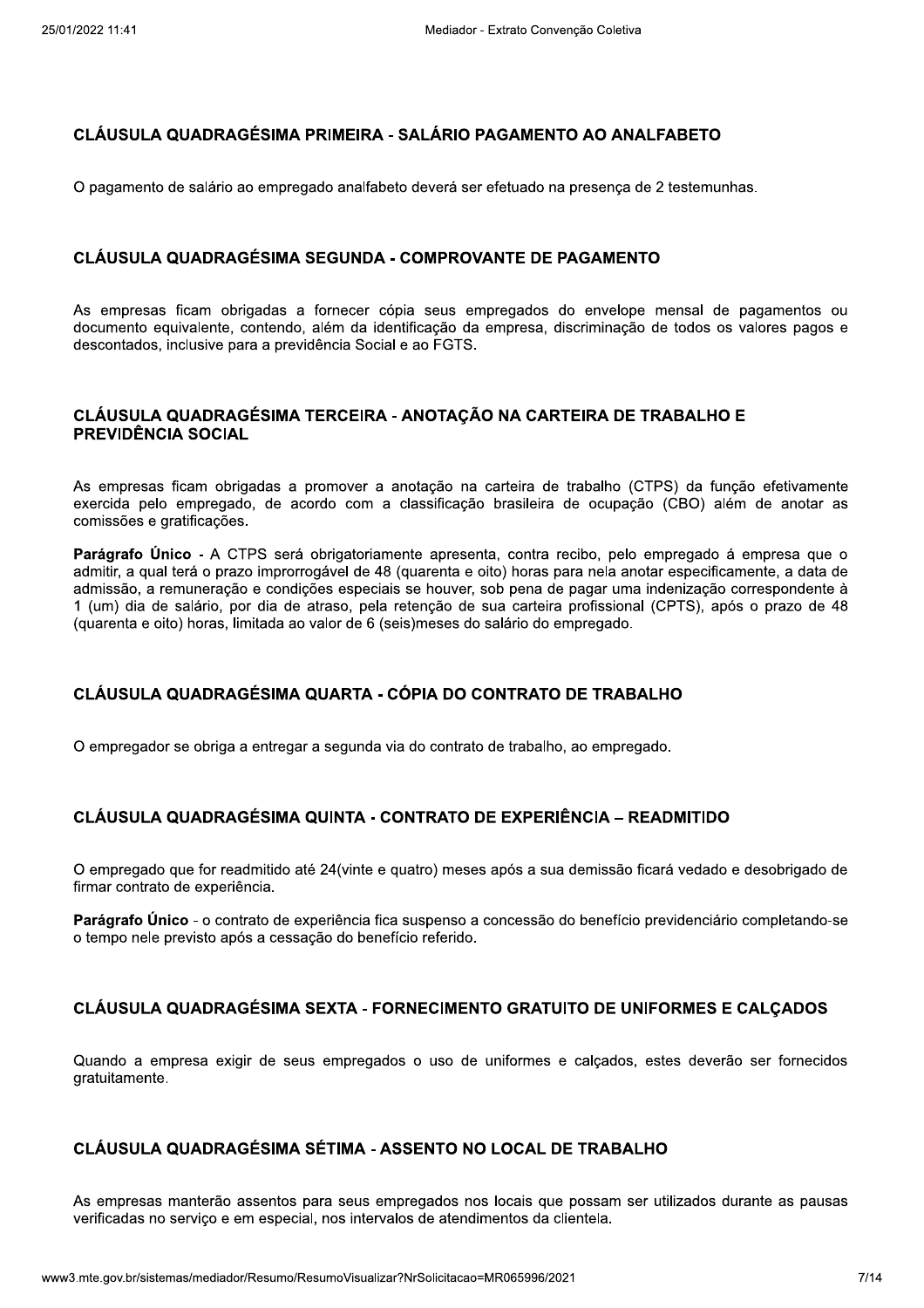#### **CLÁUSULA QUADRAGÉSIMA OITAVA - AUXÍLIO CRECHE**

As empresas que não mantenham convênio com creches ou instituições análogas, reembolsarão aos seus empregados que tenham a guarda dos filhos, inclusive adotivos, com idade até 7(sete) anos, inclusive, as despesas integrais efetuados com pagamento de creches ou instituições análogas, de sua livre escolha.

#### CLÁUSULA QUADRAGÉSIMA NONA - INDENIZAÇÃO ADICIONAL DE LEI

O direito ao recebimento de indenização adicional estabelecido no artigo 9° da lei n° 7238/84, fica estendido ao período de 60 (sessenta) dias antes da data da correção salarial (data Base).

#### **CLÁUSULA QUINQUAGÉSIMA - AUXÍLIO FUNERAL**

As empresas pagarão aos dependentes do empregado falecido, o valor de 1,5(um vírgula cinco) salários mínimos, quando do acerto da rescisão do contrato de trabalho.

#### CLÁUSULA QUINQUAGÉSIMA PRIMEIRA - CURSOS E REUNIÕES OBRIGATÓRIOS

Os cursos e reuniões quando de comparecimento obrigatório devem ser realizados durante a jornada ordinária, ou se fora dela, mediante o pagamento do período da sua duração na modalidade de horário extraordinário.

### CLÁUSULA QUINQUAGÉSIMA SEGUNDA - QUADROS DE AVISOS

Colocação de quadros de aviso, sob responsabilidade da entidade sindical no âmbito da empresa, para a afixação de editais, avisos e notícias sindicais.

#### CLÁUSULA QUINQUAGÉSIMA TERCEIRA - ELEICÃO NA CIPA

Sempre que houver eleição para a cipa, deverá ser comunicado por escrito a esta entidade sindical profissional, com antecedência de 90 (noventa) dias, para acompanhamento, em todo o processo, por representante do sindicato profissional.

#### **CLÁUSULA QUINQUAGÉSIMA QUARTA - ADICIONAL NOTURNO**

O trabalho noturno será pago com adicional de 30% (trinta por cento) a incidir sobre o salário da hora normal das 22:00 e ás 05:00 horas.

#### CLÁUSULA QUINQUAGÉSIMA QUINTA - DESLIGAMENTO POR DISPENSA SEM JUSTA CAUSA SE **EMPREGADO APOSENTADO**

Aos empregados aposentados voluntariamente que tiverem seu contrato rescindido por dispensa sem justa causa, quando já se encontram no gozo da aposentadoria, será pago pelos empregadores, a indenização de 40%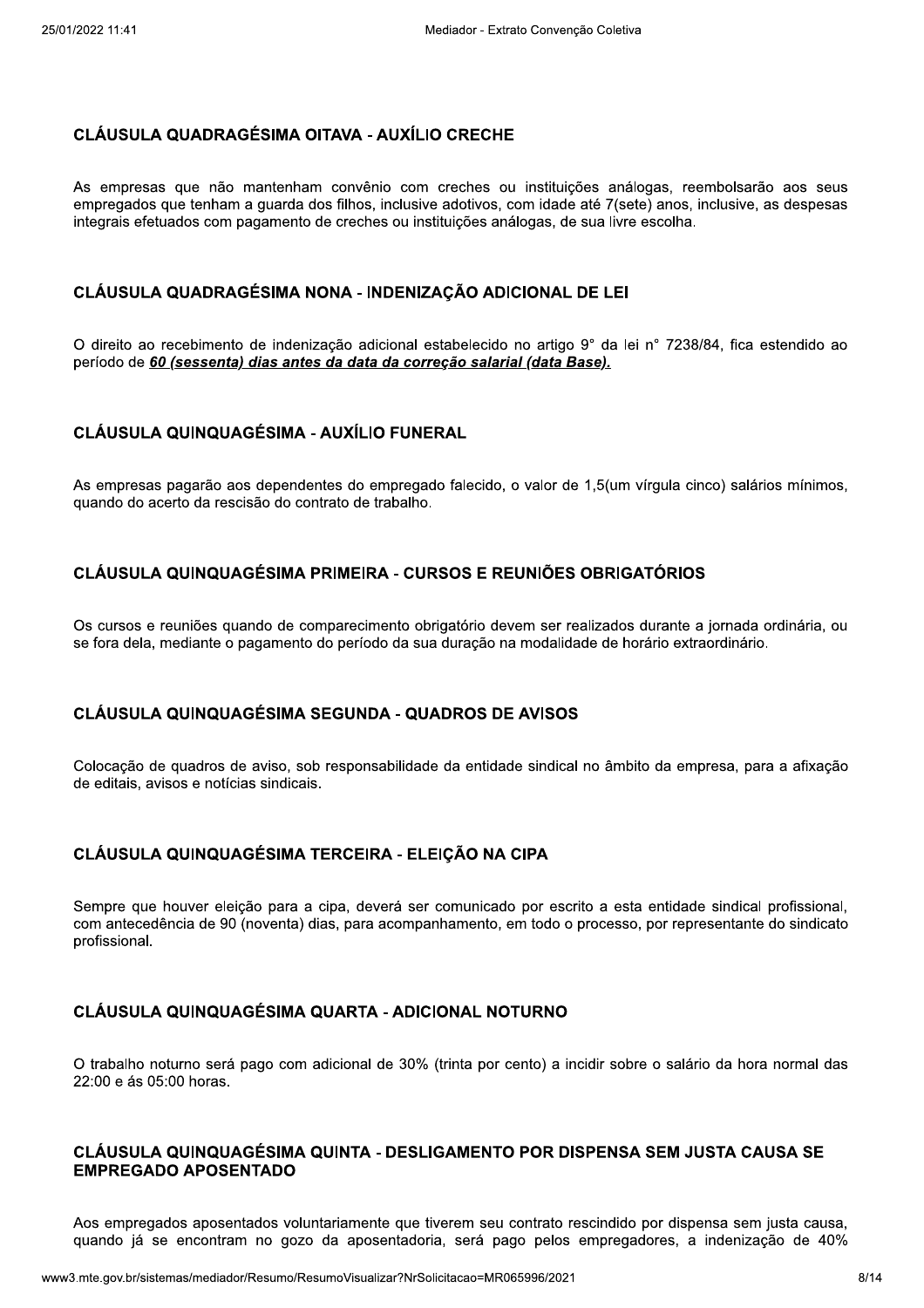(quarenta por cento) sobre todos os depósitos efetuados do FGTS, considerando toda a contratualidade, devidamente atualizado na forma da lei.

#### CLÁUSULA QUINQUAGÉSIMA SEXTA - ANTECIPAÇÃO DO 13° SALÁRIO

Fica estabelecido a antecipação do percentual de 50% (cinqüenta por cento) do 13° salário dos empregados que requeiram até 10(dez) dias antes do início das férias.

### CLÁUSULA QUINQUAGÉSIMA SÉTIMA - EXAMES MÉDICOS E LABORATORIAIS

Os exames admissionais, periódicos, de retorno ao trabalho, de mudança de função e demissional dos trabalhadores, exigidos pela Norma Regulamentadora (NR7), serão custeados pelo empregador, sendo executado por médico especializado em medicina do trabalho.

Parágrafo único – Os exames laboratoriais, desde que exigidos pelo empregador, devem ser pagos por este e realizados em locais por ele indicado.

### CLÁUSULA QUINQUAGÉSIMA OITAVA - ESTABILIDADE DO EMPEGADO ACIDENTADO

O empregado que sofrer acidente de trabalho tem garantia de emprego e salário por período mínimo de 12(doze) meses, de seu contrato de trabalho na empresa empregadora, após a cessação ao auxílio-doença acidentário, independente de percepção de auxílio acidente, na forma do artigo 118 da lei 8213 de 24 de julho de1991.

### CLÁUSULA QUINQUAGÉSIMA NONA - ESTABILIDADE AO EMPREGADO EM AUXÍLIO-DOENCA **COMUM**

Fica garantida a estabilidade no emprego ao empregado sob auxílio-doenca comum, até 120 (cento e vinte) dias após alta médica previdenciária.

### **CLÁUSULA SEXAGÉSIMA - AUSÊNCIA JUSTIFICADA**

Serão consideradas ausências justificadas ao servico sem prejuízo remunerado, as ausências dos empregados nas sequintes condicões:

Por falecimento dos cônjuges, pai, mãe: 05 dias;

Por falecimento do sogro (a), genro, nora, neto(a), tio(a), cunhado(a), sobrinho(a): 03 dias.

#### CLÁUSULA SEXAGÉSIMA PRIMEIRA - LICENCA PARA CASAMENTO

O empregado (a) em caso de casamento terá licença remunerada de10 (dez) dias consecutivos.

#### CLÁUSULA SEXAGÉSIMA SEGUNDA - NASCIMENTO DO FILHO(A)

Quando do nascimento de filho (a) de empregado integrante da categoria profissional, será concedido licença remunerada de 20(vinte) dias consecutivos para que possa prestar assistência à família.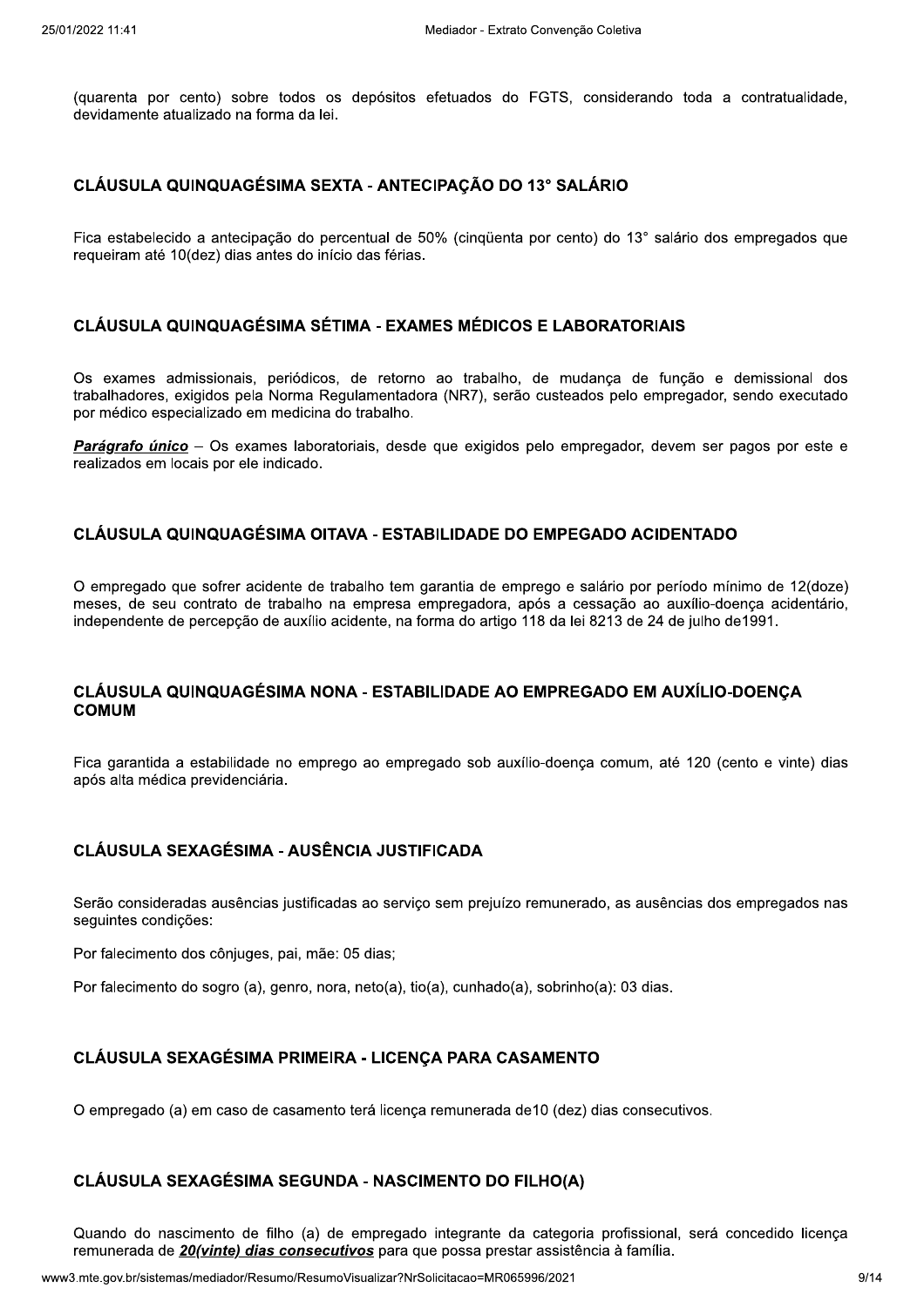#### **CLÁUSULA SEXAGÉSIMA TERCEIRA - GARANTIA AS TRABALHADORAS ADOTANTES**

A empregada que adotar ou obtiver a quarda judicial para fins de adoção de criança será concedida licença – maternidade nos seguintes casos:

- $a)$ De crianca com até um ano de idade, o período de licenca será de 130 (cento e trinta) dias:
- De um ano até quatro anos de idade, o período de licenca será de 90(noventa) dias: b)
- De quatro anos até oito anos de idade, o período de licença será de 60(sessenta) dias.  $\mathbf{C}$

#### CLÁUSULA SEXAGÉSIMA QUARTA - ADICIONAL INSALUBRIDADE

Para os empregados que trabalhem em condições insalubres, acima dos limites de tolerância estabelecidos pelo Ministério do Trabalho, fica assegurado à percepção do adicional de insalubridade no percentual de 40% (quarenta por cento), 20% (vinte por cento) ou 10% (dez por cento), segundo a classificação em grau máximo, médio ou mínimo respectivamente, a incidir sobre o piso da categoria.

§ 1º A caracterização e a classificação da insalubridade, segundo as normas do ministério do Trabalho, far-se-ão através de laudo elaborado por Médico do trabalho ou Engenheiro do Trabalho, devidamente registrados no Ministério do Trabalho.

§ 2º A eliminação do risco a saúde ou integridade física do empregado, inclusive decorrente do fornecimento de equipamentos de proteção individual ou coletivo aprovados pelo órgão competente, exclui o pagamento do respectivo adicional de insalubridade, mediante apresentação de novo laudo técnico.

§ 3º A recusa ou reiterada inobservância do uso de equipamentos de proteção individual fornecido ao empregado pelo empregador, enseja motivo para dispensa por justa causa.

§ 4° O adicional de insalubridade é estipulado para remunerar um mês inteiro, nele já incluído os repousos.

§ 5º Por ocasião da cessação do contrato individual de trabalho, as empresas fornecerão ao Empregado, que tenha exercido suas funções nas condições do caput desta cláusula, além, dos documentos exigidos por lei, o Perfil Profissiográfico Previdenciário - PPP.

#### CLÁUSULA SEXAGÉSIMA QUINTA - PAGAMENTO DAS VERBAS RECISÓRIAS

A quitação das verbas rescisórias será efetuada pela empresa em **7 (sete) dias**, em que se tratando de aviso prévio indenizado ou dispensado do cumprimento, e até o primeiro dia útil após o término do contrato no caso de aviso prévio trabalhado, sob pena das penalidades previstas nesta convenção coletiva de trabalho.

### CLÁUSULA SEXAGÉSIMA SEXTA - CONTRIBUICÕES DEVIDAS PELA CATEGORIA PROFISSIONAL

Em cumprimento ao deliberado pelo Conselho de Representantes da FETRATUH/SC na Assembléia Geral extraordinária, as empresas descontarão de todos os empregados, abrangidos pelo presente Acordo Coletivo de Trabalho, a importância equivalente a 0.75% (zero por cento e setenta e cinco centésimos), a incidir sobre o salário base tendo como limite máximo o valor previsto no IV grupo do salário mínimo regional de Santa Catarina - Lei Complementar n. 459/2009, alterado anualmente através de Lei Complementar, a título de Custeio Sindical Profissional, recolhendo as respectivas importâncias em favor da Federação dos Trabalhadores em Turismo, Hospitalidade e de Hotéis, Restaurantes, Bares e Similares no Estado de Santa Catarina - FETRATUH- SC. até o dia 10 (dez) do mês subseguente ao do desconto, em boleto bancário, fornecido pelo mesmo.

• §1º A empresa que não receber o boleto deverá retirá-lo na sede da FETRATUH- SC ou solicitá-lo através do telefone (48) 3224-2058 ou email fetratuh@fetratuh.org.br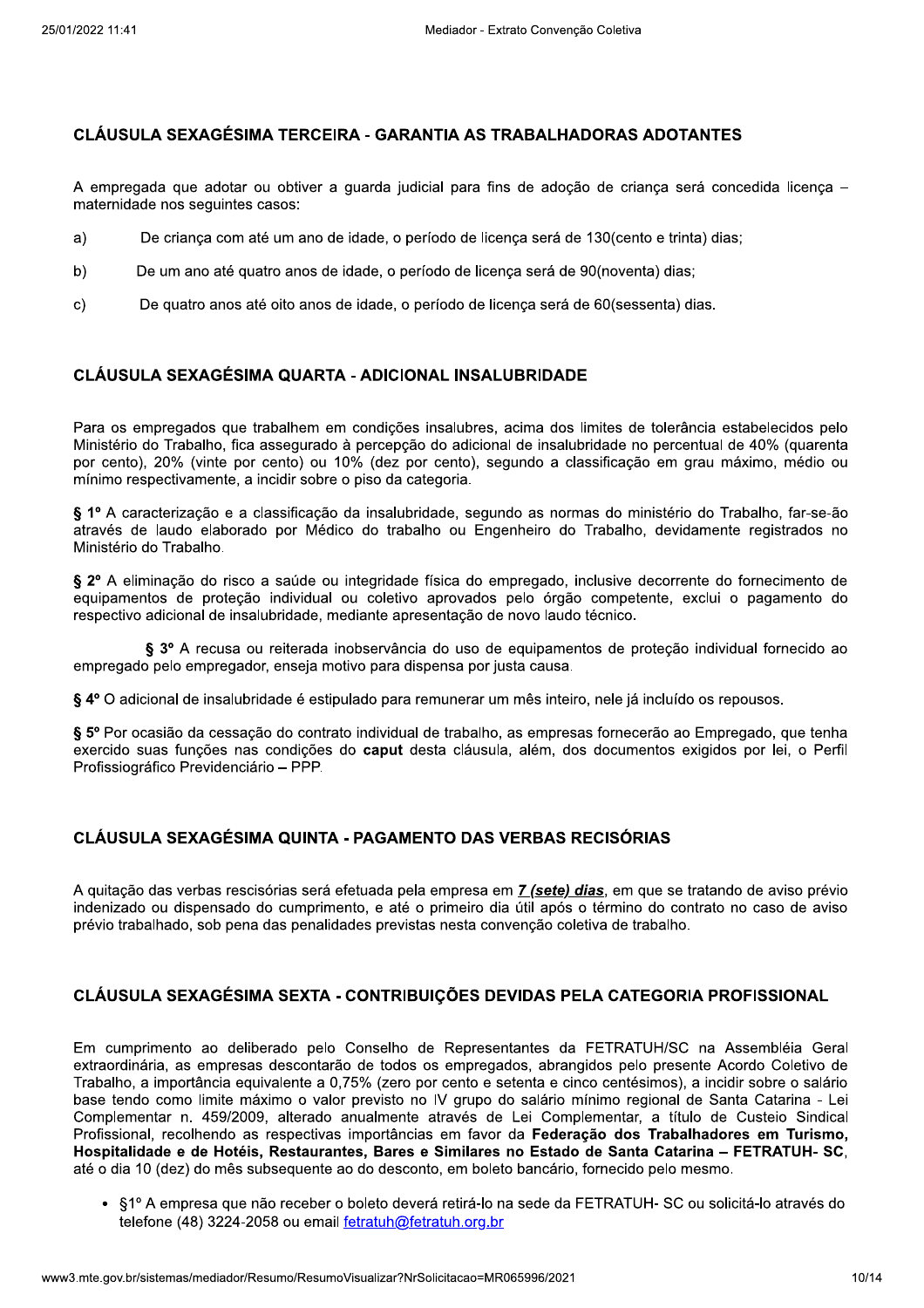• §2º O recolhimento do CUSTEIO SINDICAL PROFISSIONAL efetuado fora do prazo mencionado no caput acima, será acrescido da multa de 10% (dez por cento), além de juros de mora de 1% (um por cento) ao mês.

### PARÁGRAFO ÚNICO - DIREITO DE OPOSICÃO

a) O empregado poderá se opor ao desconto da Contribuição Assistencial Profissional, do dia 1º ao 10º dia do mês previsto para o desconto, dirigindo-se pessoalmente á secretaria da FETRATUH-SC, onde preencherá e assinará o termo de oposição, devendo apresentar documentos RG e CPF no ato do protocolo.

b) Os empregados, que estiverem trabalhando fora do município de Florianópolis poderão encaminhar a oposição a través de carta individual, registrada, enderecada à secretaria da FETRATUH-SC, na Trav. Olindina Alves Pereira nº 15. Centro. Florianópolis. SC - CEP 88020-095.

## CLÁUSULA SEXAGÉSIMA SÉTIMA - ASSISTÊNCIA SINDICAL NAS RECISÕES DE CONTRATO

A conferência das rescisões de contrato de trabalho iguais ou superiores a 01(um) ano de trabalho, poderão ser realizadas à distância (via e-mail), na intenção de garantir a segurança jurídica às partes. O custo será de R\$ 28,00.

#### **CLÁUSULA SEXAGÉSIMA OITAVA - NORMAS CONVENCIONAIS**

Nenhuma disposição do contrato individual de trabalho que contrarie normas desta convenção poderá prevalecer na execução da mesma e será considerada nula de pleno direito.

#### CLÁUSULA SEXAGÉSIMA NONA - CONTRIBUIÇÃO CONFEDERATIVA PATRONAL

As Empresas abrangidas pela presente Convenção Coletiva de Trabalho ficam obrigadas a recolher, em parcela única, até o dia 15 do mês de maio/ 2020 pagáveis no mês através de guia enviada pelo Sinbac ou solicitada pelos e-mail sinbacsindicatopatronal@gmail.com ou sinbac@outlook.com ou recolhida em conta corrente do SINBAC. na chave PIX CNPJ 95.313.102/0001-73, conforme tabela abaixo:

| Institutos de Beleza, Esteticistas – Sem Empregados | <b>R\$ 500,00 POR</b><br><b>ANO</b> |
|-----------------------------------------------------|-------------------------------------|
| Institutos de Beleza, Esteticistas - Até 03         | <b>R\$ 550,00 POR</b>               |
| Empregados                                          | <b>ANO</b>                          |
| Institutos de Beleza, Esteticistas - Até 05         | <b>R\$ 600,00 POR</b>               |
| Empregados                                          | <b>ANO</b>                          |
| Institutos de Beleza, Esteticistas - mais de 05     | <b>R\$ 650,00 POR</b>               |
| Empregados                                          | ANO                                 |

#### CLÁUSULA SEPTAGÉSIMA - CÓPIA DA CONVENÇÃO COLETIVA DE TRABALHO

É obrigatória a fixação da presente convenção coletiva de trabalho em lugar visível para todos os empregados conforme determina o parágrafo 2° do artigo 614 da CLT.

#### CLÁUSULA SEPTAGÉSIMA PRIMEIRA - RELACÃO DE EMPREGADOS

Fica estabelecida que as empresas encaminharão à entidade sindical profissional uma cópia da RAIS, para efeito de programação dos projetos assistenciais, a serem por ela desenvolvidos, durante a vigência deste instrumento,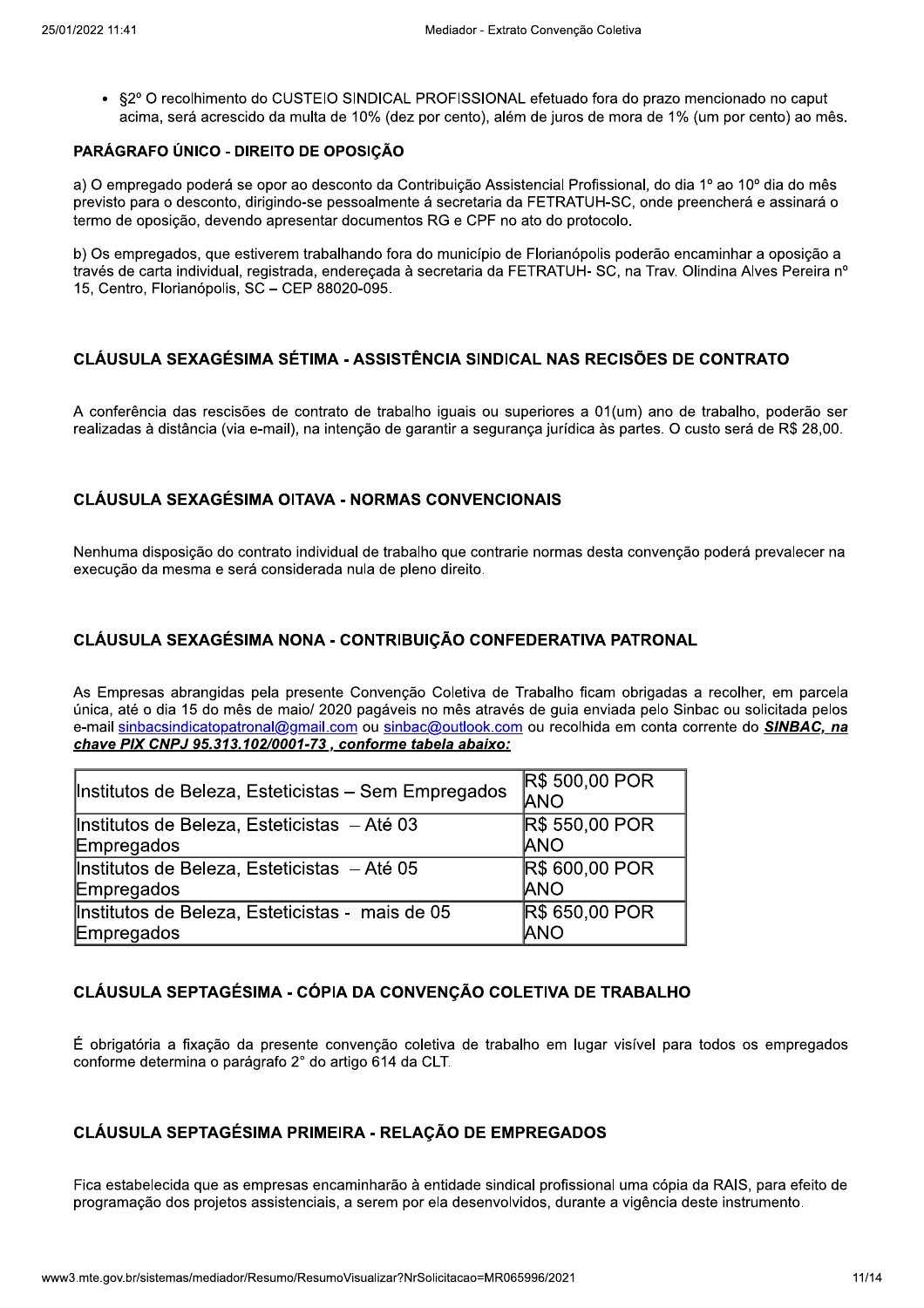#### CLÁUSULA SEPTAGÉSIMA SEGUNDA - DOCUMENTOS NECESSÁRIOS PARA HOMOLOGACÃO DA **RESCISÃO DO CONTRATO DE TRA**

1 - O pagamento das verbas salariais e indenizatórias constantes do TRCT será efetuado no ato da assistência, em moeda corrente, cheque visado ou depósito em conta bancária;

2 - Termo de Rescisão Contratual em 4 vias;

3 - CTPS - Carteira de Trabalho e Previdência Social, devidamente atualizada;

4 - Carta de Demissão em 3 vias (aviso prévio, pedido de demissão ou dispensa porjusta causa);

5 - Extrato Para Fins Rescisório ou analítico do FGTS, emitido pela CNS/CEF, e quias de recolhimento e RE comprovando valores não disponíveis em extrato;

6 - GRFC - Guia de Recolhimento da multa sobre o FGTS;

7 - Comunicado de Dispensa (CD) para fins de Seguro-Desemprego (exceto na aposentadoria, dispensa por justa causa e pedido de demissão);

8 - Atestado de Saúde Ocupacional/Demissional;

9 - Atos constitutivos e alterações ou documento de representação da empresa;

10 - Comprovação do pagamento das férias dos períodos anteriores à data de demissão ou documentos que comprovem a perda do período;

11 - Comprovação dos descontos efetuados na rescisão (adiantamento, falta, etc.);

12 - Apresentação das quias de recolhimento do Imposto Sindical Profissional e Patronal dos 5 anos anteriores à data de desligamento do empregado;

13 - RAIS do ano-base imediatamente anterior:

14 - Documentos demonstrativos das parcelas variáveis, consideradas para o cálculo dos valores pagos na Rescisão – (Ficha Financeira, Recibo de Salário etc.)

15) Comprovante de pagamento das Contribuições Sindicais Patronais e laborais, inclusive das Contribuições fixadas em assembléias como tais: CUSTEIO SINDICAL PROFISSIONAL e patronal, mensalidade, etc.

Parágrafo Único A falta dos documentos solicitados ensejará a recusa na prestação dos serviços de homologação, ciente o empregador de que o atraso no pagamento das verbas rescisórias o sujeitará à multa prevista no artigo 477 parágrafo 8ª da CLT.

#### CLÁUSULA SEPTAGÉSIMA TERCEIRA - SALÃO PARCEIRO (CONDIÇÕES PARA HOMOLOGAÇÃO **DO CONTRATO)**

O Ministério do Trabalho publicou a Portaria MTB nº 496/2018 que regulamenta a análise e homologação dos contratos entre salões de beleza e profissionais que atuam como parceiros desses estabelecimentos – cabeleireiros. barbeiros, esteticistas, manicures, pedicures, depiladores e maquiadores. O texto define cláusulas obrigatórias para a validação dos contratos, que deverão passar pela análise e homologação dos Sindicatos dos Trabalhadores e do Sindicato Patronal da categoria onde o servico será prestado. A Lei do Salão Parceiro (Lei nº 13.352/2016 - que alterou a Lei 12.592/2012) entrou em vigor em janeiro de 2017, permitindo que barbearias, salões e clínicas de estética contratem profissionais como parceiros;

Parágrafo 1<sup>o</sup>: A portaria define requisitos para a validação dos contratos, que deverão ser assinados com a presença de duas testemunhas, entre esses requisitos esta a vigência do presente contrato que será de 12 meses.

Parágrafo 2º A regulamentação determina que o contrato contenha informações sobre os percentuais de valores destinados a cada uma das partes, a retenção e o recolhimento de tributos pelo salão-parceiro em relação aos valores recebidos, além da condição e periodicidade dos pagamentos pelos servicos dos profissionais e prazo de vigência conforme parágrafo nº 02.

Parágrafo 3º Os contratos também deverão estabelecer as normas para uso, manutenção e higiene dos materiais para a realização dos servicos, funcionamento do negócio e atendimento aos clientes, entre outras cláusulas,

### CLÁUSULA SEPTAGÉSIMA QUARTA - CLÁUSULA PENAL

As empresas que não efetuarem a homologação da rescisão do contrato de trabalho junto ao FETRATUH - SC, conforme determina a cláusula 67 e 72 da presente CCT, pagarão multa equivalente ao maior piso salarial da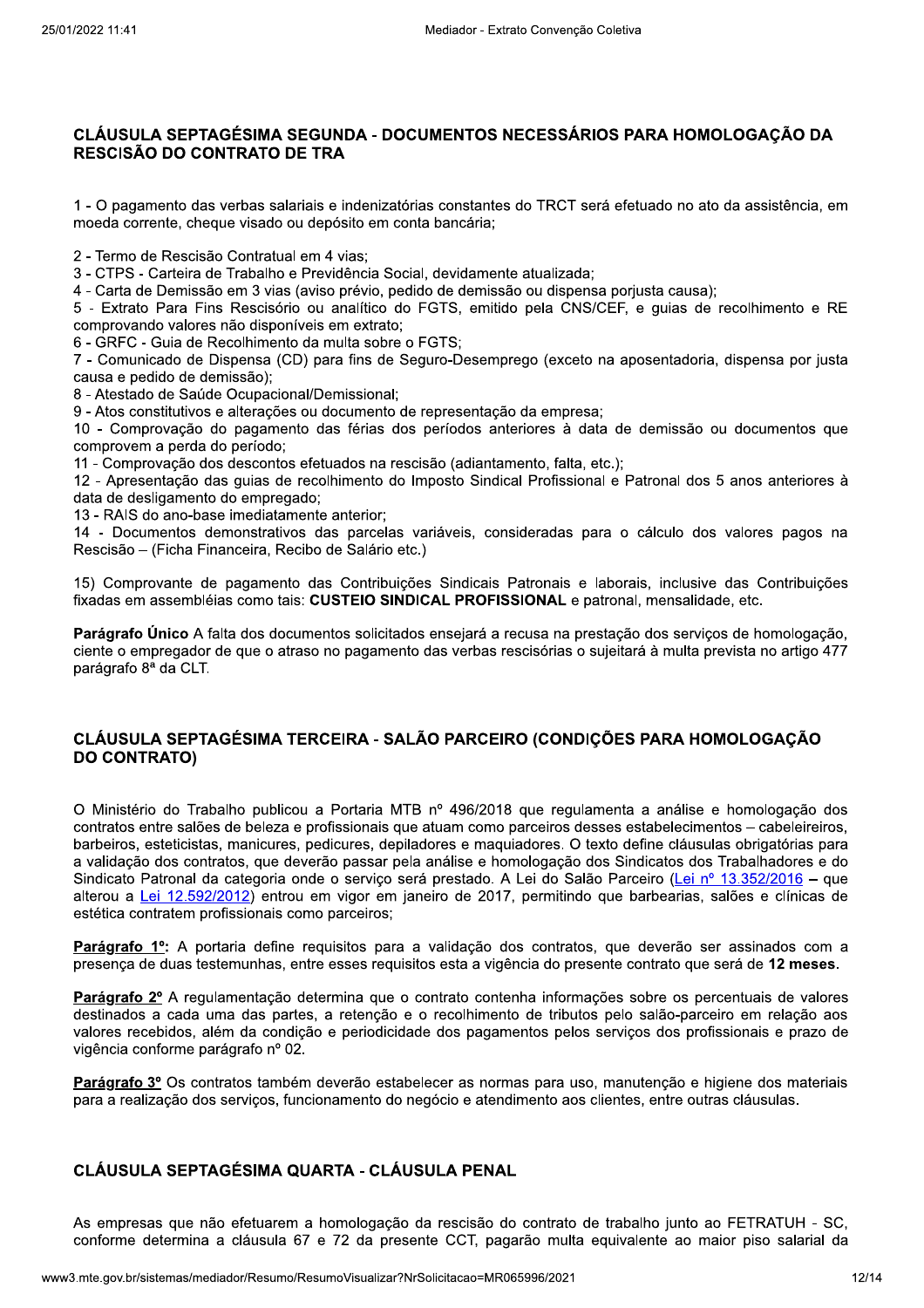categoria profissional, por rescisão não homologada, e recolhida em favor das entidades sindicais: FETRATUH -SC - FEDERACAO DOS TRAB. EM TURISMO, HOSPITALIDADE E DE HOTEIS, REST., BARES E SIMIL. NO ESTADO DE SANTA CATARINA, SINDICATO DOS INSTITUTOS DE BELEZA, CABELEIREIROS E SIMILARES DE BALNEÁRIO CAMBORIU e ao TRABALHADOR prejudicado.

### CLÁUSULA SEPTAGÉSIMA QUINTA - FISCALIZAÇÃO DO CUMPRIMENTO

O fiel cumprimento desta Convenção de Trabalho será fiscalizado pelo Ministério do Trabalho e Emprego.

#### **CLÁUSULA SEPTAGÉSIMA SEXTA - MULTA**

As empresas, na vigência da CCT, pagarão por mês, multa equivalente ao maior piso salarial da categoria profissional, por empregado, por infração, pelo descumprimento de qualquer cláusula desta Convenção Coletiva de Trabalho, sendo seu valor revertido para os cofres da entidade sindical profissional

Parágrafo único - a multa nas mesmas condições será devida pelo não cumprimento das seguintes condições legais:

 $a)$ Não concessão de lugar apropriado onde seja permitido às empregadas guardar sob vigilância e assistência os seus filhos no período de amamentação;

- $b)$ Não entrega aos empregados dos extratos do FGTS fornecidos pelos bancos depositários;
- Não cadastramento no PIS ou omissão do nome do empregado na RAIS;  $\mathbf{C}$
- Não concessão do vale- transporte d)

## CLÁUSULA SEPTAGÉSIMA SÉTIMA - AÇÃO DE CUMPRIMENTO

Fica reconhecida a legitimidade processual sindical profissional de grau superior perante a Justiça do Trabalho, para ajuizamento de ação de cumprimento, independente de relação de empregados ou autorização ou mandato dos mesmos, em relação a qualquer cláusula desta convenção.

## **CLÁUSULA SEPTAGÉSIMA OITAVA - DA VIGÊNCIA**

A presente Convenção Coletiva de Trabalho terá seus efeitos jurídicos e a validade, a contar de 01 de maio de 2021 e a terminar em 30 de abril de 2022, clausulas econômica, e de 01 de maio de 2021 a 30 de abril de 2023 para as demais clausulas.

E por estarem justos e contratados, as entidades convenentes datam e firmam o presente instrumento em 2 (duas) vias de idêntico teor, e será transmitida via sistema mediador, para registro.

**ANESIO SCHNEIDER PRESIDENTE** FEDERACAO DOS TRAB. EM TURISMO, HOSPITALIDADE E DE HOTEIS, REST., BARES E SIMIL. NO ESTADO DE **SANTA CATARINA**